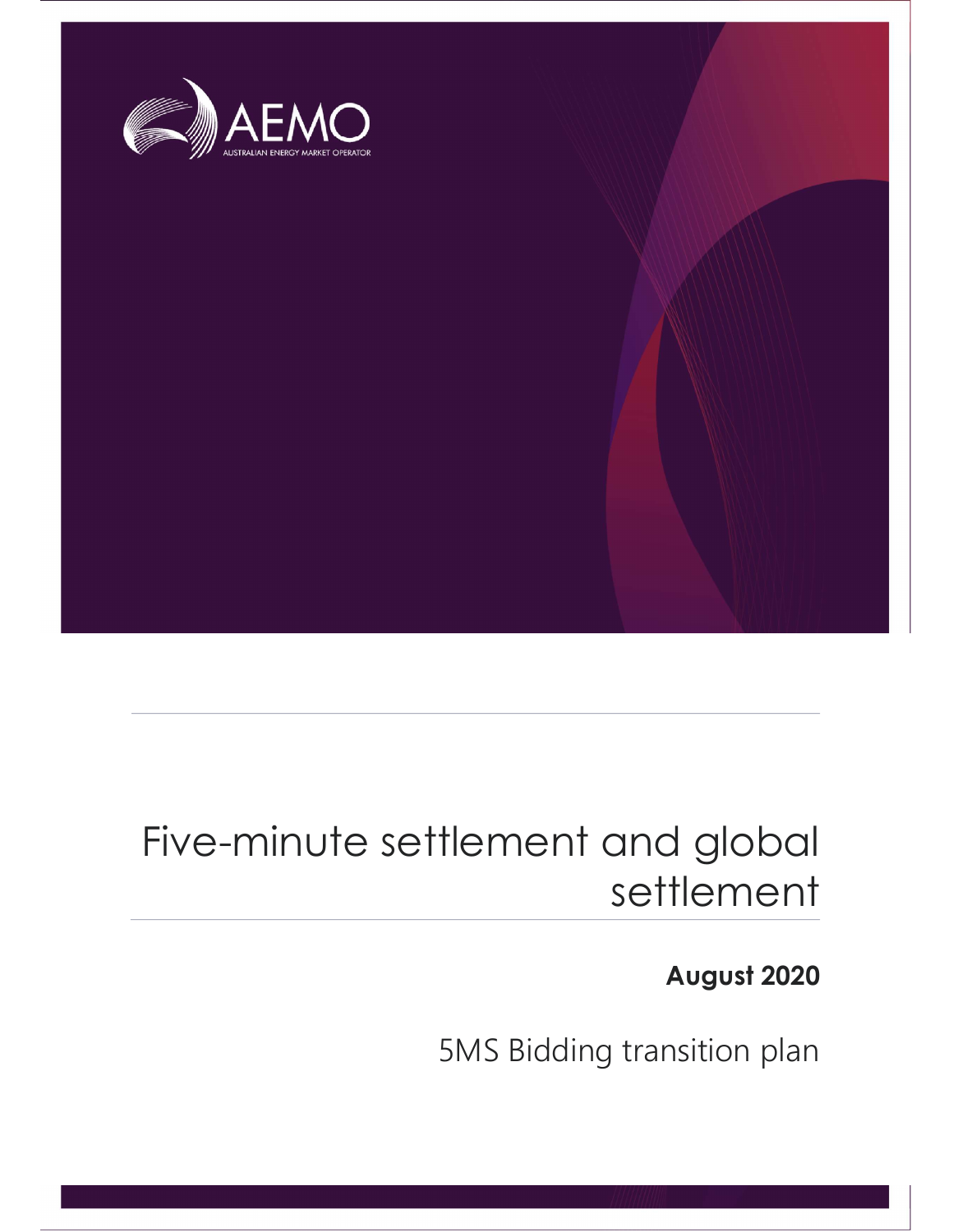# Important notice

#### PURPOSE

In relation to five-minute settlement implementation, the Bidding transition plan:

- Provides coordinated guidance to the industry on the transition to 5-minute bidding
- Outlines the expected responsibilities, activities, dependencies and timeframes for completion for elements of the bidding transition.

This publication has been prepared by AEMO using information available at 28 August 2020.

#### DISCLAIMER

This document may be subsequently updated or amended. It is intended to provide general information and guidance, which is only current as at the date of its last publication. It does not constitute legal or business advice, and should not be relied on as a substitute for obtaining detailed advice about the National Electricity Law, the National Electricity Rules, or any other applicable laws, procedures or policies. AEMO has made every reasonable effort to ensure the quality of the information in this document but cannot guarantee its accuracy or completeness.

Accordingly, to the maximum extent permitted by law, AEMO and its officers, employees and consultants involved in the preparation of this document:

- make no representation or warranty, express or implied, as to the currency, accuracy, reliability or completeness of the information in this document; and
- are not liable (whether by reason of negligence or otherwise) for any statements or representations in this document, or any omissions from it, or for any use or reliance on the information in it.

| Version | Release date | <b>Changes</b>                                                                            |
|---------|--------------|-------------------------------------------------------------------------------------------|
| 0.1     | 14/07/2020   | Draft released to the 5MS Readiness Working Group and Dispatch Focus Group for<br>comment |
| 1.0     | 28/08/2020   | Final document published                                                                  |

#### VERSION CONTROL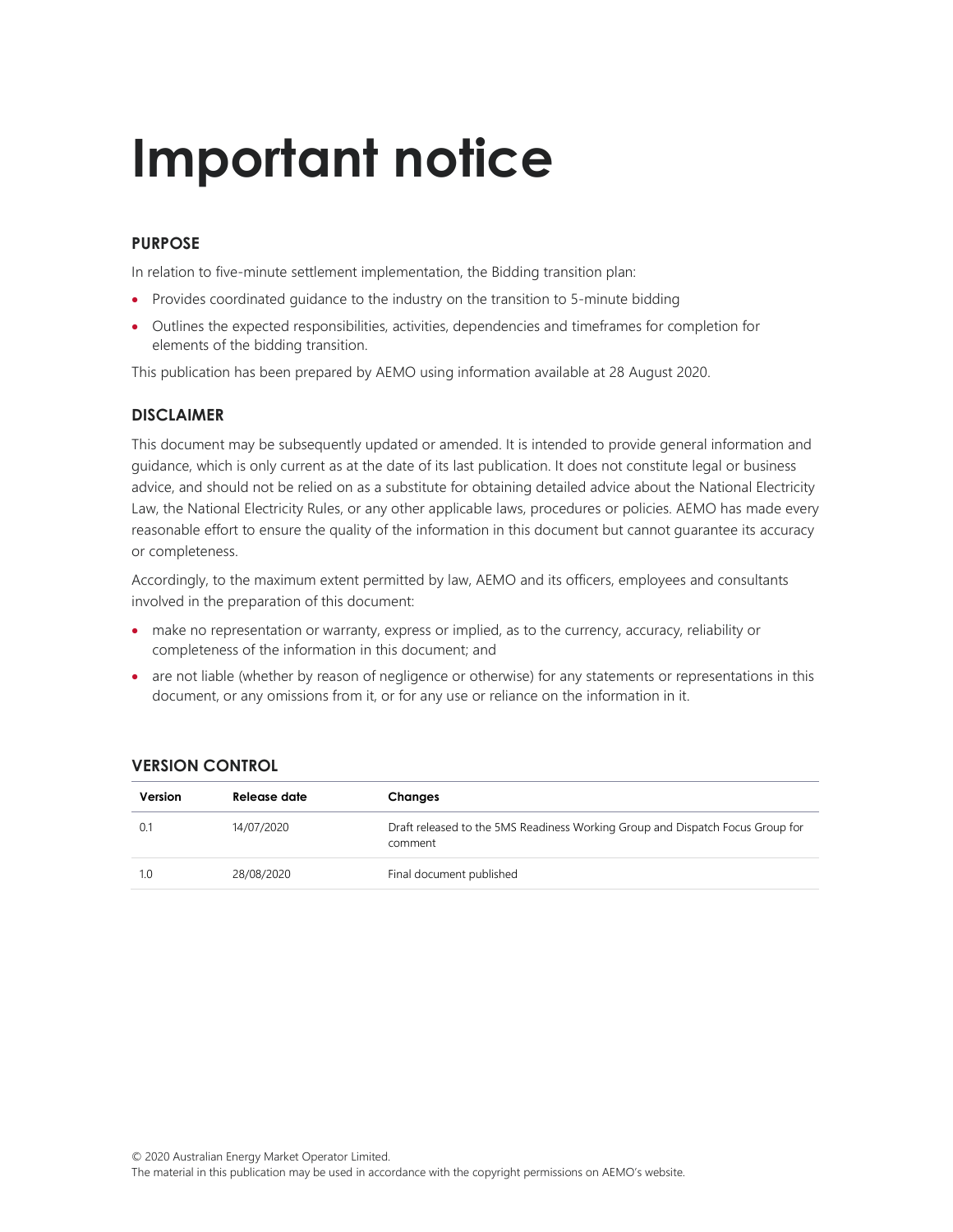# **Contents**

| 1.       | Introduction                                                     | 4              |
|----------|------------------------------------------------------------------|----------------|
| 1.1      | AEMO's 5MS and GS implementation program                         | $\overline{4}$ |
| 1.2      | Bidding transition                                               | $\overline{4}$ |
| 2.       | 5MS bidding and dispatch changes                                 | 7              |
| 2.1      | 5MS-related participant changes                                  | $\overline{7}$ |
| 2.2      | 5MS-related AEMO changes                                         | 8              |
| 3.       | <b>Bidding transition plan framework</b>                         | 9              |
| 3.1      | Objective                                                        | 9              |
| 3.2      | Principles                                                       | 9              |
| 3.3      | Scope                                                            | 10             |
| 4.       | <b>Bidding transition plan</b>                                   | 11             |
| 4.1      | Maintaining the Bidding transition plan                          | 12             |
| 4.2      | Reporting on progress against the transition to 5-minute bidding | 12             |
| Glossary |                                                                  | 13             |

# Tables

| Table 1                 | Relationship between BTP and other readiness documents            | 6  |
|-------------------------|-------------------------------------------------------------------|----|
| Table 2                 | Participants' 5-minute bidding requirements from 5MS commencement | 7  |
| Table 3<br>commencement | AEMO's 5-minute dispatch and bidding changes from 5MS             | 8  |
| Table 4                 | Description of Bidding transition plan elements                   | 12 |

# Figures

| Fiaure 1 | Engagement approach for developing the Bidding transition plan |  |
|----------|----------------------------------------------------------------|--|
|          | Figure 2 Key readiness documents                               |  |
|          | Figure 3 5-minute bidding phases                               |  |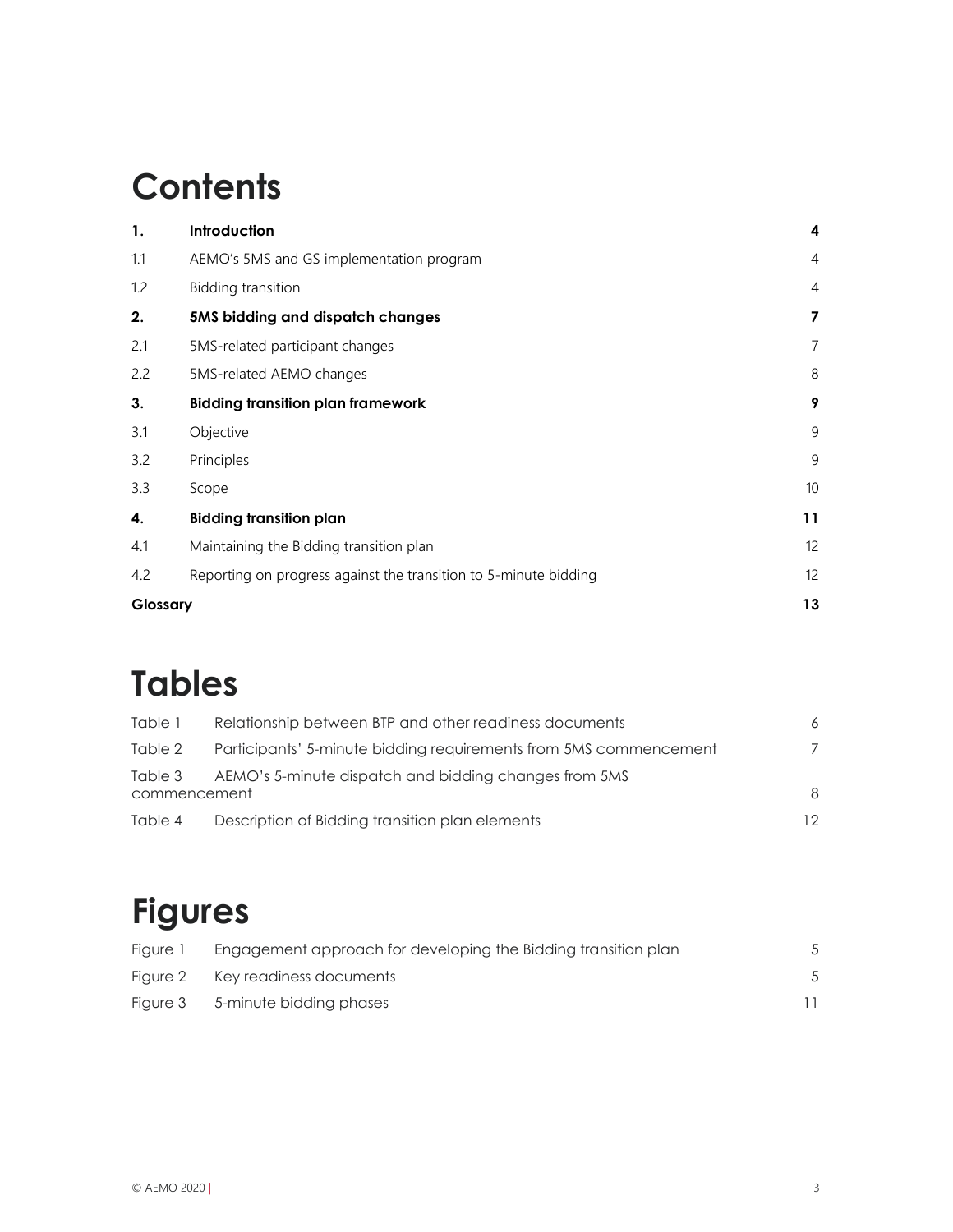# 1. Introduction

This chapter explains the Australian Energy Market Operator's (AEMO) five-minute settlement (5MS) and global settlement (GS) implementation program in the National Electricity Market (NEM). It then details the purpose and context of the Bidding transition plan.

# 1.1 AEMO's 5MS and GS implementation program

The Australian Energy Market Commission (AEMC) made the 5MS rule in November 2017 and AEMO's extensive 5MS implementation program began in early 2018. GS activities were incorporated into the program when the GS rule was made in December 2018 because aligning 5MS and GS implementation activities is intended to minimise costs for AEMO and market participants. In July 2020, the AEMC determined that the commencement of the 5MS rule and GS rule should be delayed by 3 months, so that they commence on 1 October 2021.<sup>1</sup>

The program covers the procedural, IT system and market readiness arrangements needed to implement 5MS and GS using the following workstreams:

- Procedures defines and implements the required changes to market procedures
- Systems designs, develops, tests, and implements changes to AEMO's market systems
- Readiness coordinates, assists and prepares AEMO and participants for the transition to 5MS and GS.

AEMO's 5MS and GS implementation program has entered the market readiness phase of the project. This plan relates to the transition and go-live phases of market readiness.

Note that bidding changes only relate to 5MS implementation and not GS because GS only applies to settlement.

## 1.2 Bidding transition

In this document, "bidding transition" means the period 1 April 2021 to 30 September 2021.

This is distinct from the timeframe covered by the Bidding transition plan itself. The plan is effective from its publication through to 5MS commencement (1 October 2021).

### 1.2.1 Document purpose

The Bidding transition plan supports each element of the industry transition to 5-minute bidding. It outlines the expected responsibilities, activities, dependencies and timeframes for completion for elements of the bidding transition.

### 1.2.2 Development approach

The Bidding transition plan was developed in consultation with industry through the 5MS and GS Readiness Working Group (RWG) and Dispatch Focus Group (DFG).<sup>2</sup> Figure 1 illustrates AEMO's engagement approach and timeline for developing the plan.

<sup>&</sup>lt;sup>1</sup> For more information on the Delayed implementation of five minute and global settlement, see: https://www.aemc.gov.au/rule-changes/delayedimplementation-five-minute-and-global-settlement

<sup>&</sup>lt;sup>2</sup> For further details on the RWG see: https://aemo.com.au/Electricity/National-Electricity-Market-NEM/Five-Minute-Settlement/Readiness-Workstream/Readiness-Working-Group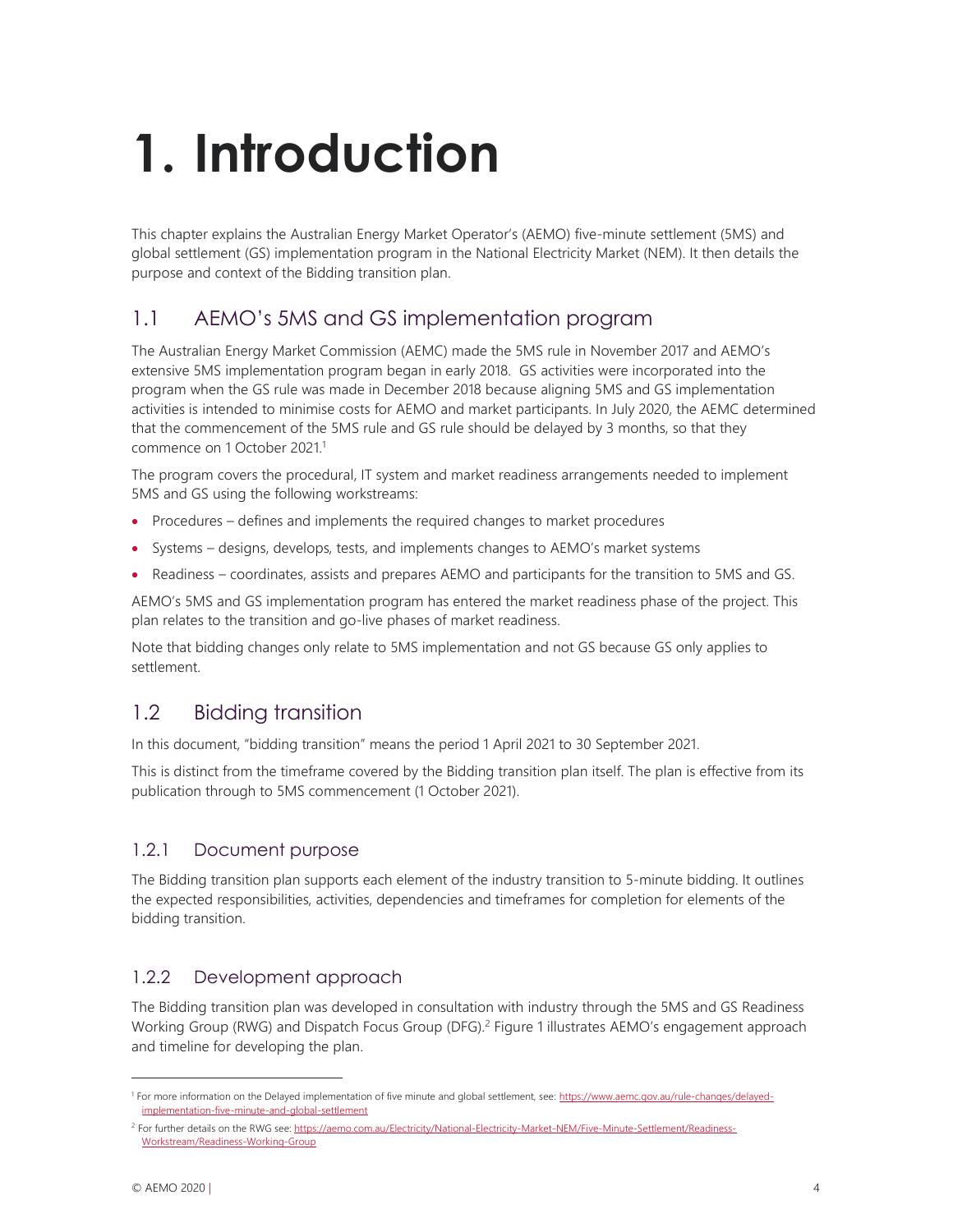

#### Figure 1 Engagement approach for developing the Bidding transition plan

#### 1.2.3 Related documents

The Bidding transition plan is one of an integrated series of documents that support the 5MS and GS market readiness strategy,<sup>3</sup> as illustrated by Figure 2. More information on each document is provided in the 5MS and GS market readiness strategy.





<sup>&</sup>lt;sup>3</sup> For more information and access to 5MS and GS market readiness documents see: https://aemo.com.au/Electricity/National-Electricity-Market-NEM/Five-Minute-Settlement/Readiness-Workstream/Key-Readiness-Documents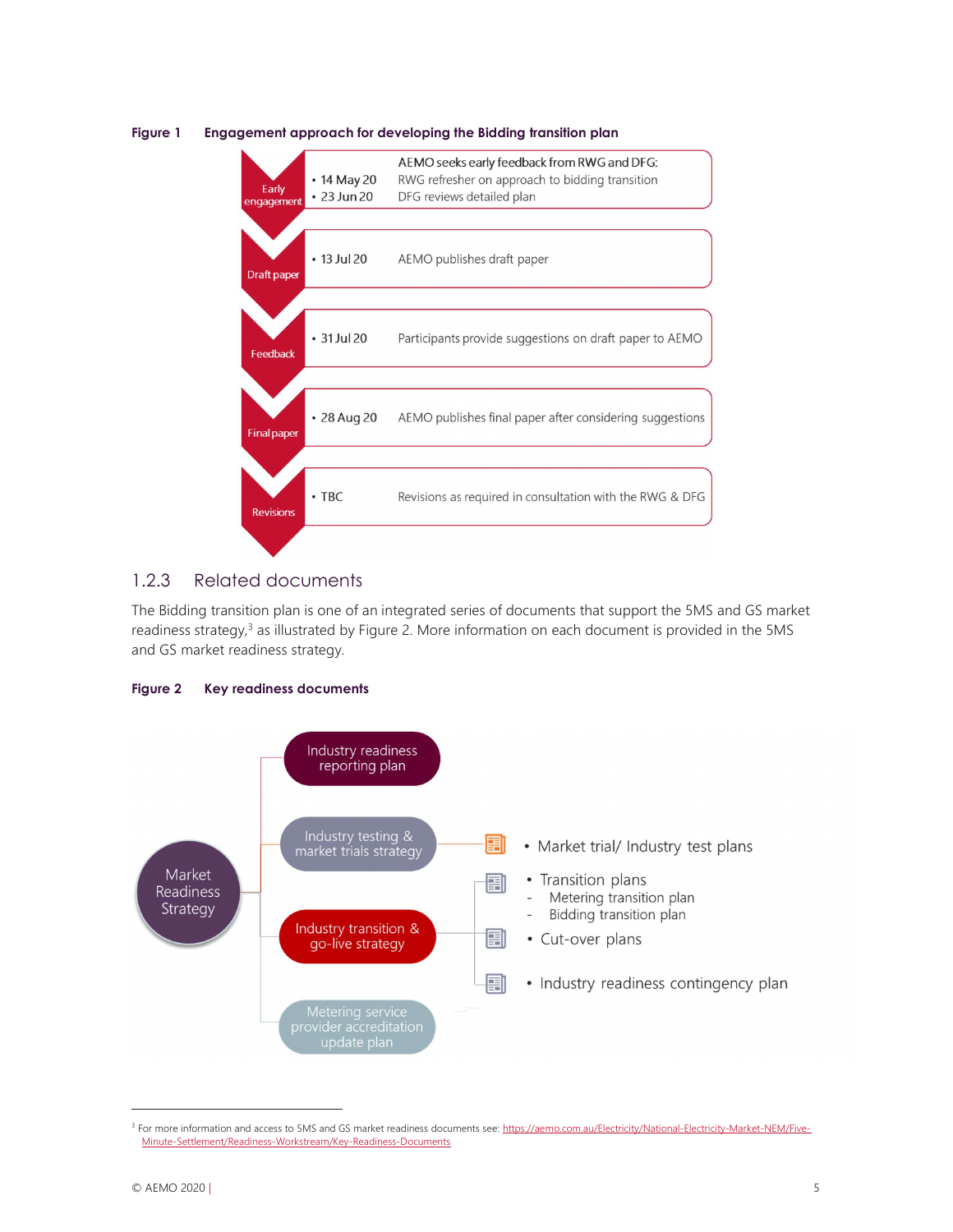Table 1 shows how the Bidding transition plan interrelates with other key 5MS/GS readiness documents.

| <b>Related document</b>                     | <b>Description of relationship</b>                                                                                                                                                                                                                                                               |  |
|---------------------------------------------|--------------------------------------------------------------------------------------------------------------------------------------------------------------------------------------------------------------------------------------------------------------------------------------------------|--|
| Industry transition and go-live<br>strategy | The strategy provides an overarching view and structure for the<br>transition to 5MS/ GS across participants and market functions.<br>The Bidding transition plan provides the detailed support for the<br>industry transition to 5-minute bidding.                                              |  |
| Industry readiness reporting plan           | The reporting plan details the readiness reporting framework and<br>criteria that will enable regular assessments of AEMO's and<br>participants' 5MS/GS readiness. It includes coverage and<br>monitoring of participants' readiness for 5-minute bidding in the<br>lead-up to 5MS commencement. |  |
| Industry readiness contingency<br>plan      | The contingency plan contains scenarios and responses that will be<br>activated if an identified risk occurs. Agreed bidding-related<br>contingency scenarios and trigger points have been incorporated<br>into the Industry contingency plan. <sup>4</sup>                                      |  |

| Table 1 | Relationship between BTP and other readiness documents |  |  |
|---------|--------------------------------------------------------|--|--|
|         |                                                        |  |  |

<sup>4</sup> Bidding-related contingency scenarios in the Industry readiness contingency plan are:

C9: AEMO Bidding and dispatch platform deployment delayed

C12: AEMO Bidding and dispatch platform cutover failure

C15: AEMO Bidding and dispatch platform issues in production

C16: 5-minute bids not being accepted by AEMO

C22: AEMO Bidding and dispatch platform production failure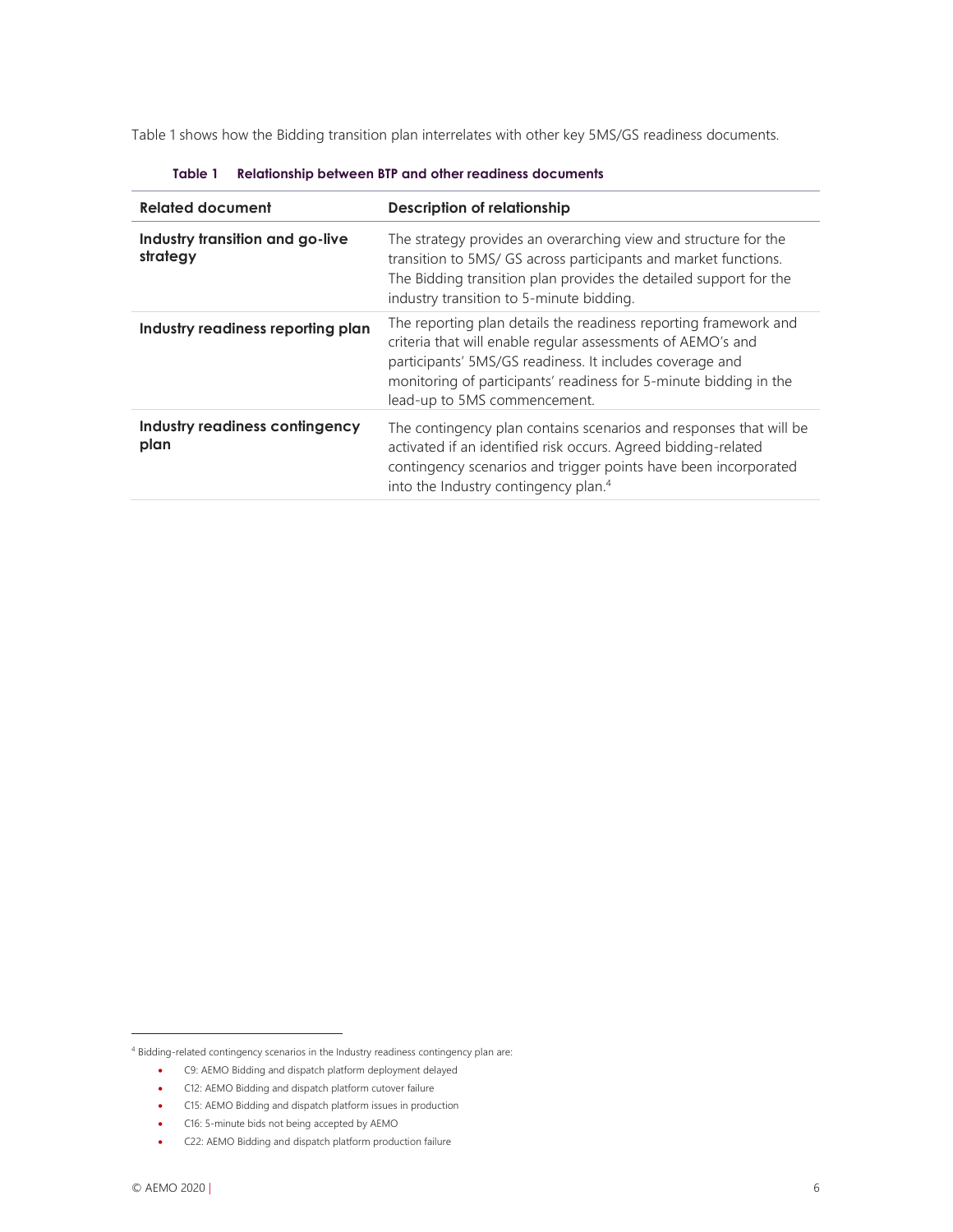# 2. 5MS bidding and dispatch changes

This chapter sets out the high-level NEM bidding changes certain participants need to make as part of 5MS implementation. It also considers the changes AEMO is making to its dispatch and bidding system functionality.

Broadly, bidding changes affect participants and are the focus of this industry transition plan. AEMO's necessary 5MS dispatch functionality changes are discussed for completeness, along with how these changes relate to the 5MS Industry readiness contingency plan.

# 2.1 5MS-related participant changes

Table 2 shows the high-level changes that participants who bid in the NEM need to have implemented by the 5MS commencement.

| Change                                          | Context                                                                                                                             |
|-------------------------------------------------|-------------------------------------------------------------------------------------------------------------------------------------|
| 5-minute bidding, for energy,<br>FCAS and MNSPs | Required by the 5MS rule                                                                                                            |
| New rebid explanation fields                    | Recommended by the Australian Energy Regulator's Rebidding and<br>Technical Parameters Guideline                                    |
| Use of JSON file format for 5-<br>minute bids   | Required by AEMO's Format and Validation for Energy, FCAS and<br><b>MNSP Bids and Offers</b>                                        |
| Bid submission method                           | Participants can choose to bid via any of:<br>FTP (updated method using JSON)<br>API (new method)<br>Web interface (updated method) |
| Data model changes                              | Described in AEMO's EMMS Technical Specification – 5MS – Data<br>Model v5.0                                                         |

#### Table 2 Participants' 5-minute bidding requirements from 5MS commencement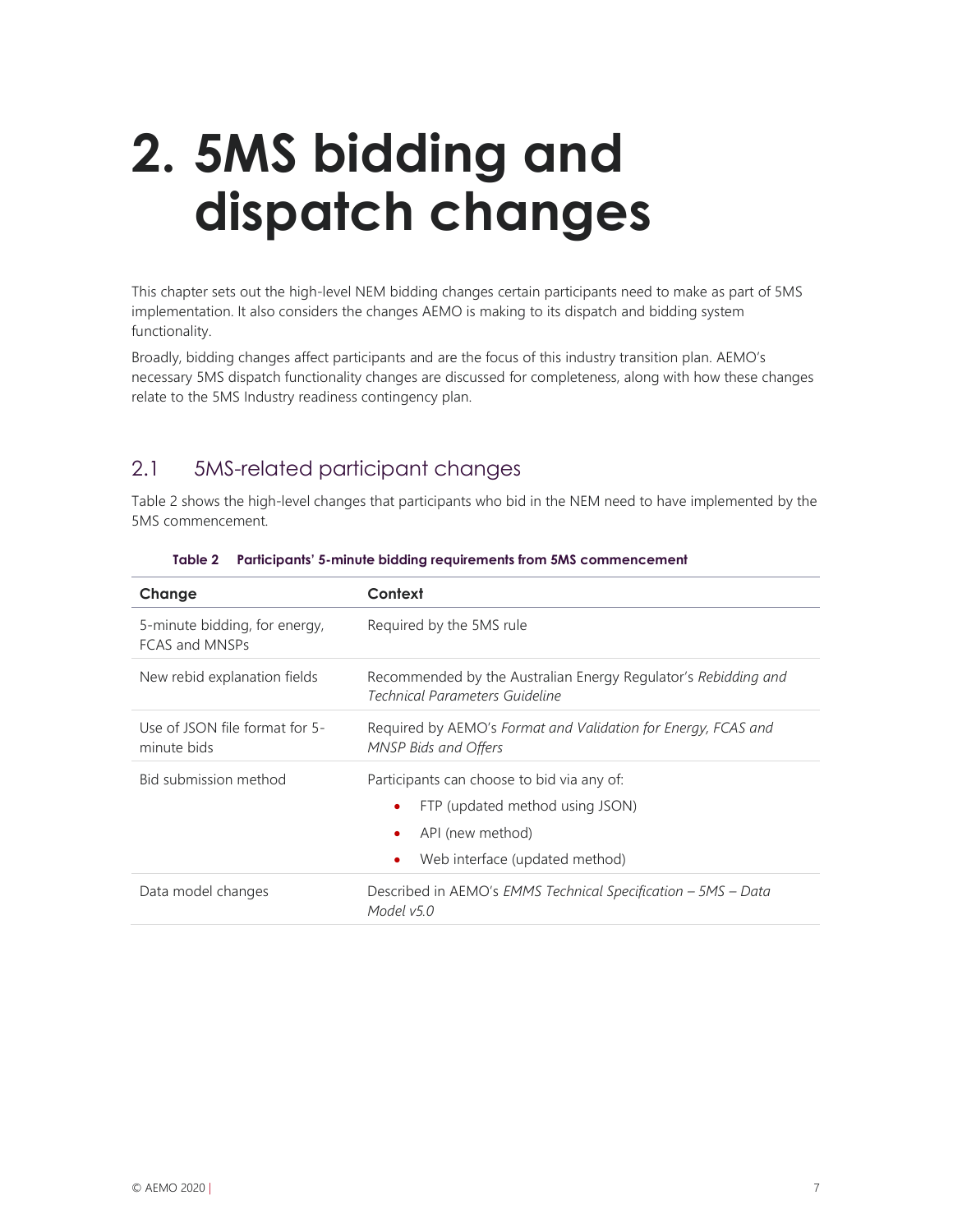## 2.2 5MS-related AEMO changes

Table 3 shows the high-level changes that AEMO needs to have implemented by 5MS commencement. These changes are monitored and reported through both the 5MS Program Consultative Forum<sup>5</sup> and 5MS readiness reporting.<sup>6</sup>

| Change                                          | Context                                                                                                                                             |
|-------------------------------------------------|-----------------------------------------------------------------------------------------------------------------------------------------------------|
| Use 5-minute bids as inputs to forecast models: |                                                                                                                                                     |
|                                                 |                                                                                                                                                     |
| Pre-dispatch<br>$\bullet$                       | The last 5-minute bid in each 30-minute period will be<br>the input to pre-dispatch.                                                                |
|                                                 | No participant impacts are expected from this change.                                                                                               |
| <b>ST PASA</b>                                  | The 5-minute bid with the lowest availability in each<br>30-minute period will be the input to ST PASA.                                             |
|                                                 | No participant impacts are expected from this change.                                                                                               |
| 5-minute pre-dispatch                           | As requested by the industry, AEMO will augment 5-<br>minute pre-dispatch to include:                                                               |
|                                                 | 15 sensitivities                                                                                                                                    |
|                                                 | Fast start inflexibility profiles<br>۰                                                                                                              |
| Rolling-sum price calculation                   | The energy rolling-sum price calculation will be based<br>on 5-minute spot price data (aligning it with the FCAS<br>rolling-sum price calculation). |
|                                                 | No participant impacts are expected from this change.                                                                                               |
| Data model changes                              | To accommodate 5-minute bidding and settlement.                                                                                                     |

Table 3 AEMO's 5-minute dispatch and bidding changes from 5MS commencement

#### 2.2.1 Connection to the 5MS Industry readiness contingency plan

The 5MS Industry readiness contingency plan established that the minimum commencement criteria for 5MS and GS are that:

- "Essential meters" must be ready to produce and communicate 5-minute metering data.
- AEMO must be ready by providing market systems (bidding, metering, settlements) to support 5MS and GS.<sup>7</sup>

Therefore, for 5MS to commence, AEMO needs to have deployed its 5-minute bidding and dispatch solution, including the web bidding interface (AEMO's basic bidding offering). Note that AEMO's 5MS/GS readiness is tracked via readiness reporting and the contingency plan also applies to it.

<sup>&</sup>lt;sup>5</sup> For more information on the 5MS Program Consultative Forum see: https://aemo.com.au/consultations/industry-forums-and-working-groups/list-ofindustry-forums-and-working-groups/5ms-program-consultative-forum-pcf

<sup>&</sup>lt;sup>6</sup> For more information on 5MS readiness reporting see: https://aemo.com.au/initiatives/major-programs/nem-five-minute-settlement-program-and-globalsettlement/readiness-workstream/readiness-reporting

<sup>&</sup>lt;sup>7</sup> Australian Energy Market Operator, 5MS and GS Industry readiness contingency plan, June 2020, p13.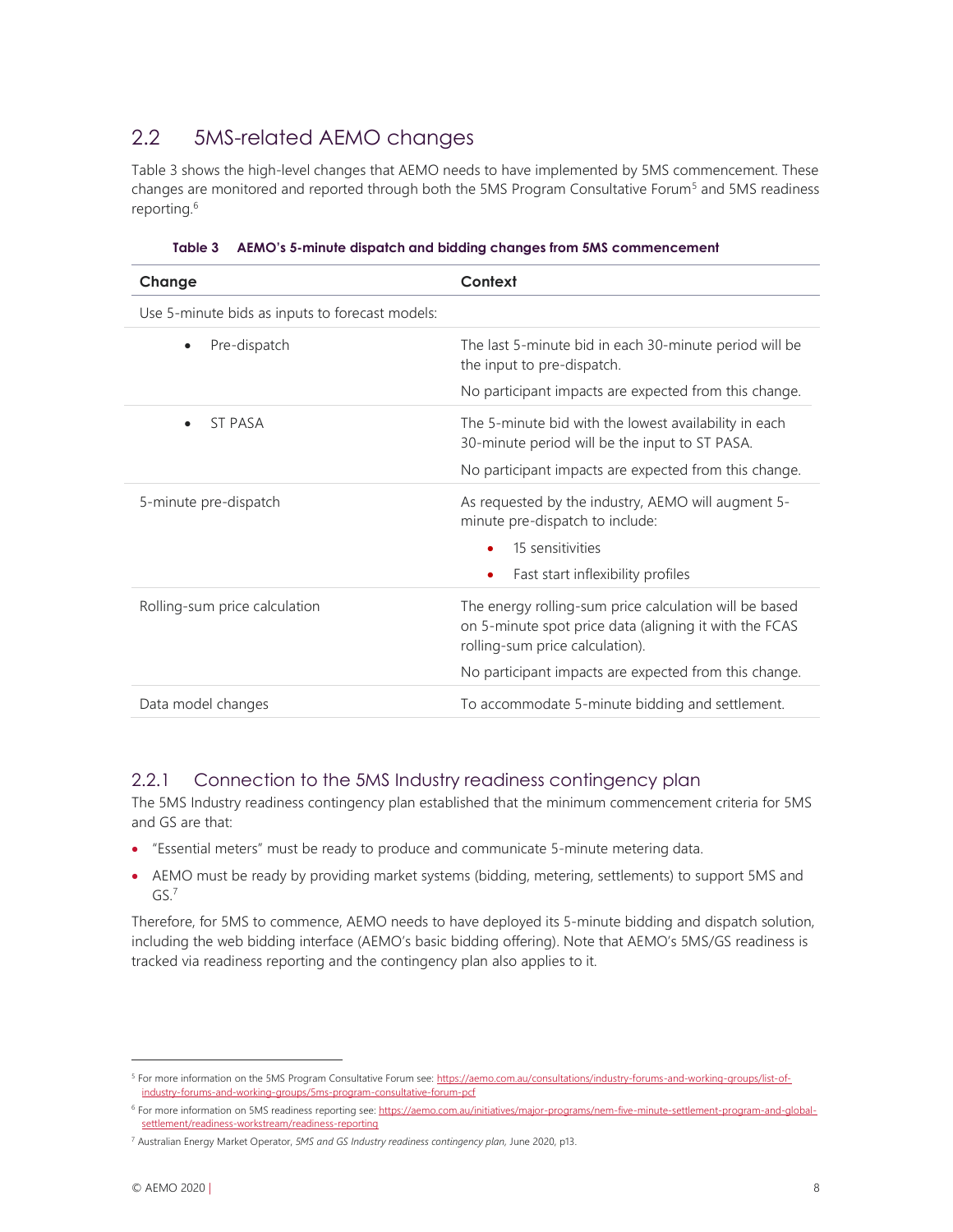# 3. Bidding transition plan framework

## 3.1 Objective

The Industry transition and go-live strategy objective for the 5MS and GS market reforms is:

to provide coordinated guidance to NEM participants on transition and go-live activities and schedules as they transition from current market arrangements to 5MS and GS.

This objective supports, and is consistent with, the market readiness objective set out in the overarching 5MS and GS Market readiness strategy.<sup>8</sup> The Bidding transition plan supports both objectives by providing detailed and coordinated guidance on the industry transition to 5-minute bidding.

# 3.2 Principles

The Industry transition and go-live strategy principles apply to the Bidding transition plan. These are:

- 1. Mandated 5MS and GS commencement dates should be met
- 2. NEM operations should be uninterrupted during periods of transition and go-live
- 3. Market system go-lives and 5MS and GS commencement risks should be minimised
- 4. More certainty for participants' project planning should be introduced
- 5. Participants should be provided with implementation flexibility where possible
- 6. Participants and AEMO are responsible for their own transition and go-live planning<sup>9</sup>

In addition, the following principles are specific to the Bidding transition plan:

- 1. Participants will use the BTP as the basis of their implementation plans, and will develop individual plans that have regard to the key activities and dates set out in the BTP
- 2. Participants and AEMO will complete their bidding implementation activities by the transition end dates outlined in the BTP
- 3. Participants and AEMO must continue to fulfil all regulatory and compliance obligations during transition and system cutover periods
- 4. Participants and AEMO are to communicate any issues with meeting their BTP responsibilities in writing as soon as possible

<sup>&</sup>lt;sup>8</sup> For all 5MS and GS readiness documents, see: https://aemo.com.au/Electricity/National-Electricity-Market-NEM/Five-Minute-Settlement/Readiness-Workstream/Key-Readiness-Documents

<sup>&</sup>lt;sup>9</sup> Full descriptions of each principle are set out in the Industry transition and go-live strategy at: https://aemo.com.au/Electricity/National-Electricity-Market-NEM/Five-Minute-Settlement/Readiness-Workstream/Key-Readiness-Documents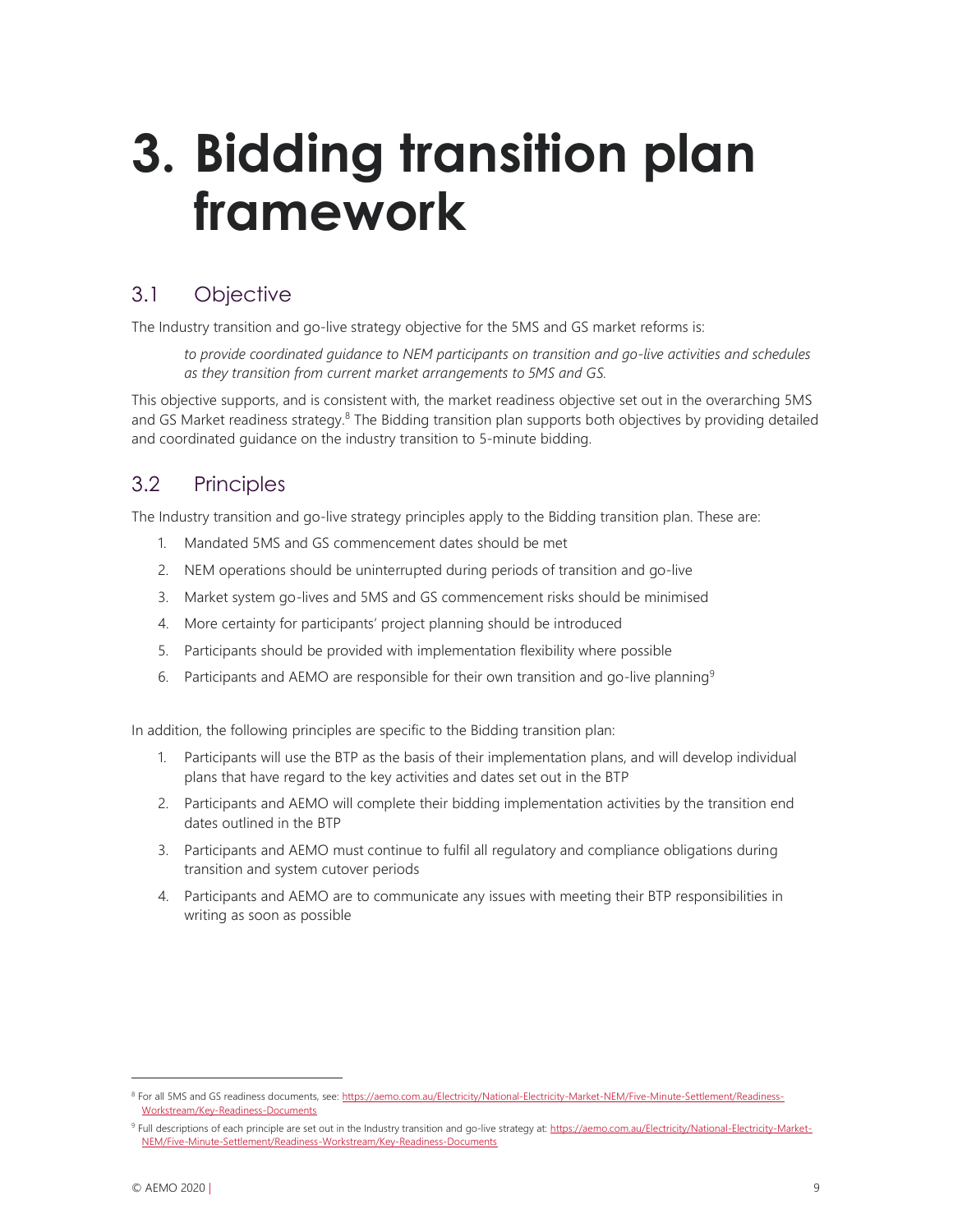### 3.3 Scope

#### 3.3.1 In scope

The BTP applies to the industry transition to 5-minute bidding under the 5MS rule. This includes the participant activities required to successfully implement the bidding changes outlined in section 2.1.

### 3.3.2 Out of scope

- Changes other than bidding that are within the scope of the 5MS program, for example changes to AEMO's dispatch functionality outlined in section 2.2.
- Bidding changes not related to 5MS that are made to support other NER or procedure requirements. For example, bidding changes to be made in support of the Wholesale Demand Response Mechanism.<sup>10</sup>

<sup>&</sup>lt;sup>10</sup> For information on the Wholesale Demand Response Mechanism see: https://www.aemc.gov.au/rule-changes/wholesale-demand-response-mechanism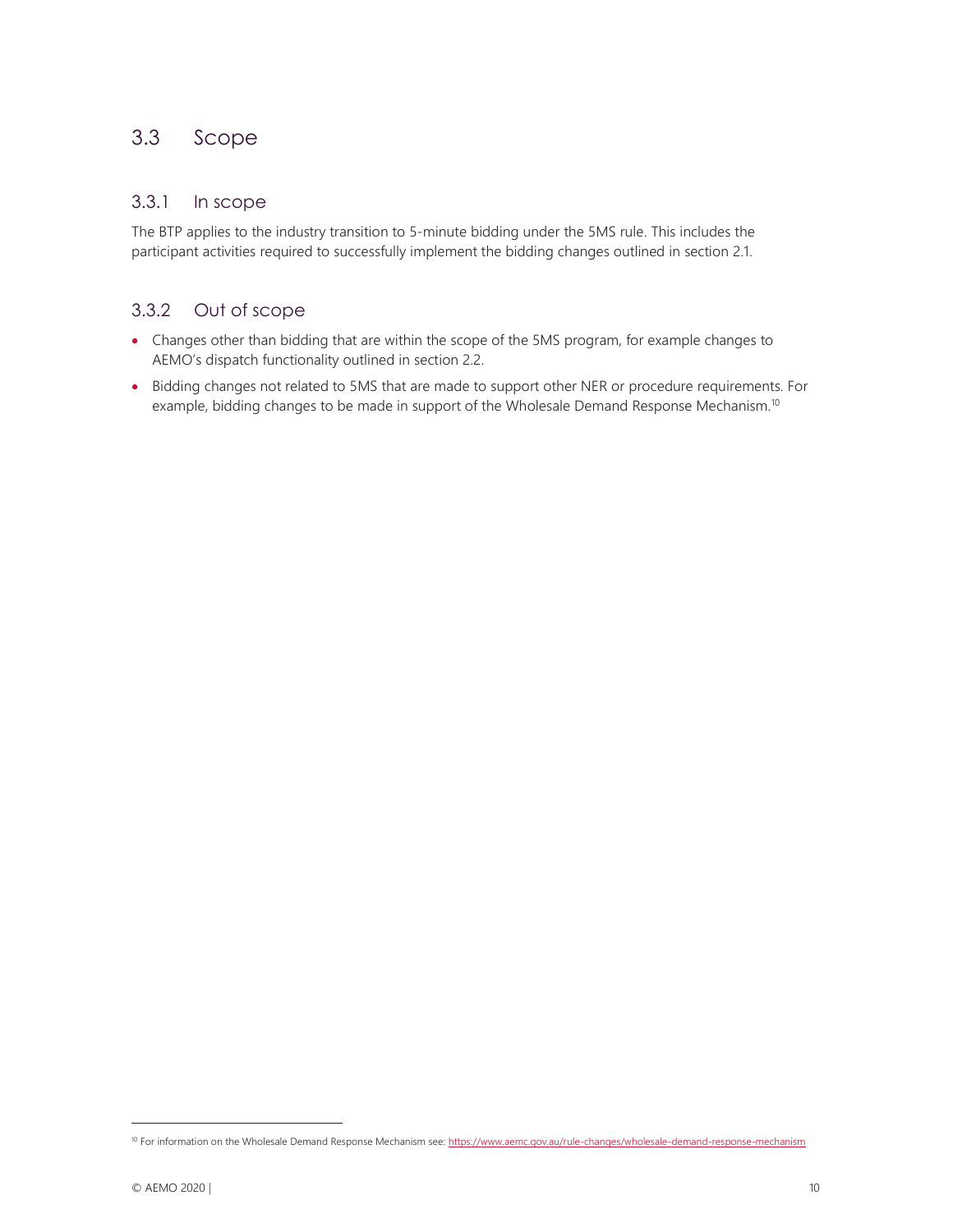# 4. Bidding transition plan

In keeping with the Transition and go-live strategy objective and principles, the Bidding transition plan provides coordinated guidance for AEMO and participants on the transition to 5-minute bidding. Importantly, the plan is the basis for participants to complete their own bidding transition plans.

#### Participants will individually develop and manage their 5-minute bidding activities based on the timeframes agreed in the plan.

Figure 3 illustrates the overall approach to the industry transition to 5-minute bidding. The Bidding transition plan provides the supporting detail to this approach by outlining the expected activities, responsibilities, dependencies and timeframes, as well as other necessary elements required for completion of the bidding transition (see table 4). The full plan is published separately in Microsoft Excel format.

Note that:

- Preparing for a smooth industry transition to 5MS means that transition activities need to be planned and executed by the formal commencement dates. This is reflected in the transition timeframes set out in the plan.
- The 5MS staging environment and pre-production transition phases provide participants with the opportunity to test their systems and processes before the production go-live.



#### Figure 3 5-minute bidding phases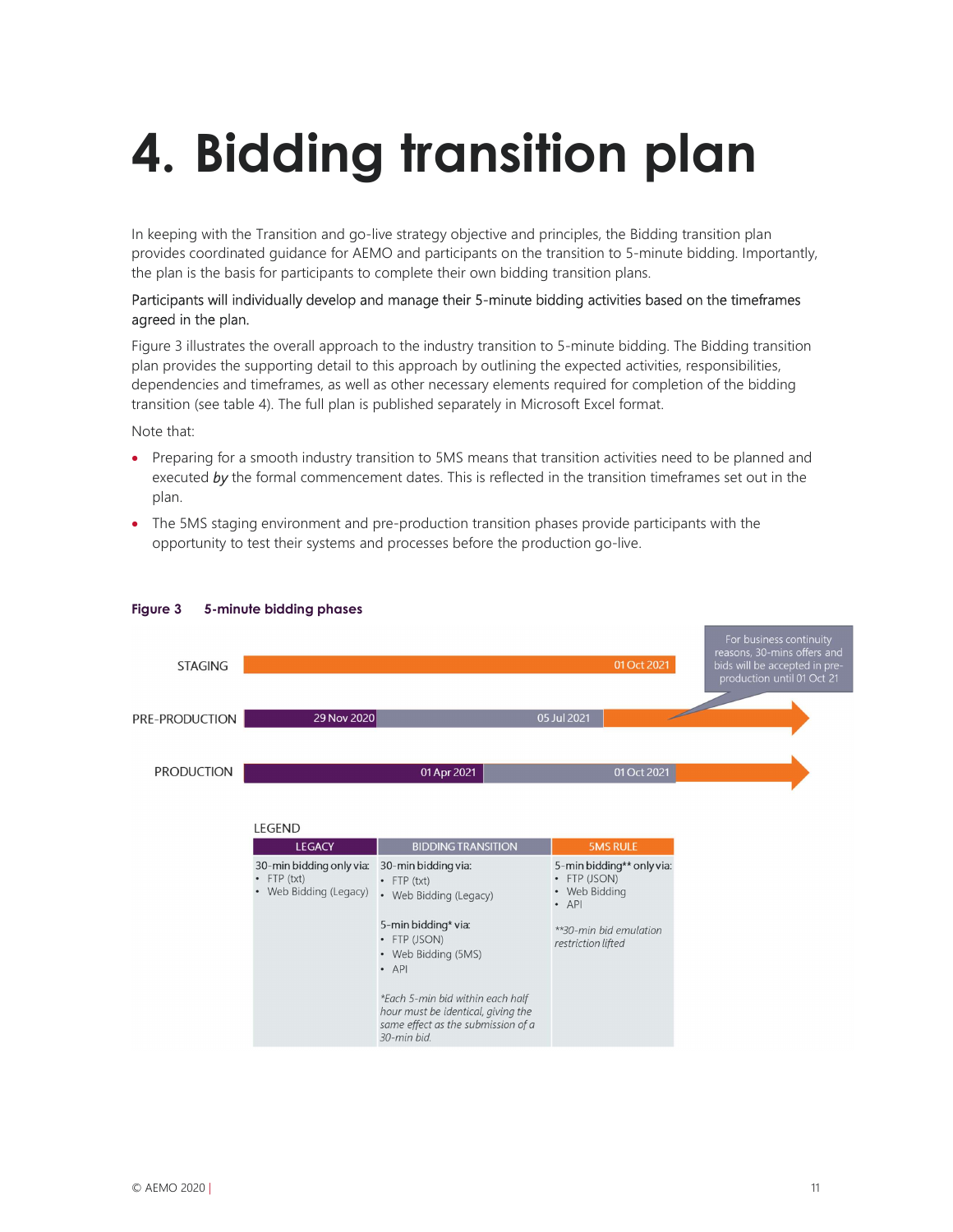|  | Table 4 Description of Bidding transition plan elements |
|--|---------------------------------------------------------|
|--|---------------------------------------------------------|

| <b>Bidding transition plan</b><br>element       | <b>Purpose</b>                                                                                                                                                                                                                |
|-------------------------------------------------|-------------------------------------------------------------------------------------------------------------------------------------------------------------------------------------------------------------------------------|
| <b>BTA</b>                                      | Indicates the unique bidding transition activity ID                                                                                                                                                                           |
| <b>PHASE</b>                                    | Describes the phases that support the transition to 5-minute bidding                                                                                                                                                          |
| <b>TRANSITION ACTIVITY</b>                      | Describes the bidding transition activity                                                                                                                                                                                     |
| <b>TRANSITION ACTIVITY</b><br><b>OBJECTIVE</b>  | Outlines the objective of the transition activity                                                                                                                                                                             |
| <b>ASSUMPTIONS/COMMENTS</b>                     | Lists any assumptions or comments related to the activity                                                                                                                                                                     |
| <b>RESPONSIBILITY</b>                           | Assigns leadership and responsibility of the bidding transition activity to<br>a specific participant type                                                                                                                    |
| <b>DEPENDENCIES</b>                             | Lists any dependencies related to the activity                                                                                                                                                                                |
| <b>ACTIVITY TRANSITION START</b><br><b>DATE</b> | Lists the transition start date for this activity. When no transition start<br>date is specified for an activity, participants may commence the<br>transition at any time prior to the transition end date for that activity. |
| <b>ACTIVITY TRANSITION END</b><br><b>DATE</b>   | Lists the transition end date of this activity. It is expected that all relevant<br>participants have completed the activity by this date.                                                                                    |
| <b>RULE TIMING</b>                              | Lists the commencement date of the 5MS rule requirement that the<br>activity supports                                                                                                                                         |

### 4.1 Maintaining the Bidding transition plan

If necessary, AEMO will continue to work in collaboration with the DFG to provide further details on how specific activities in the plan will be actioned. Any changes to the Bidding transition plan will be recommended to the RWG, and any agreed amendments will be incorporated.

AEMO may also consider essential updates to the plan at any time in consultation with the DFG and RWG. Any participant or AEMO can propose an update to the Bidding transition plan to support its effective implementation.

## 4.2 Reporting on progress against the transition to 5-minute bidding

Reporting on readiness for 5-minute bidding will be through industry readiness reporting.<sup>11</sup> Readiness surveys include:

- Specific readiness criteria highlighting participant progress and status of 5-minute bidding implementations
- AEMO's progress on deploying its 5-minute bidding and dispatch solution, including the web bidding interface.

Progress reports will be made to the PCF for it to consider and to manage any readiness risks arising from the Bidding transition plan's implementation.

<sup>&</sup>lt;sup>11</sup> For more detail see the 5MS/GS Industry readiness reporting plan at: https://aemo.com.au/Electricity/National-Electricity-Market-NEM/Five-Minute-Settlement/Readiness-Workstream/Key-Readiness-Documents